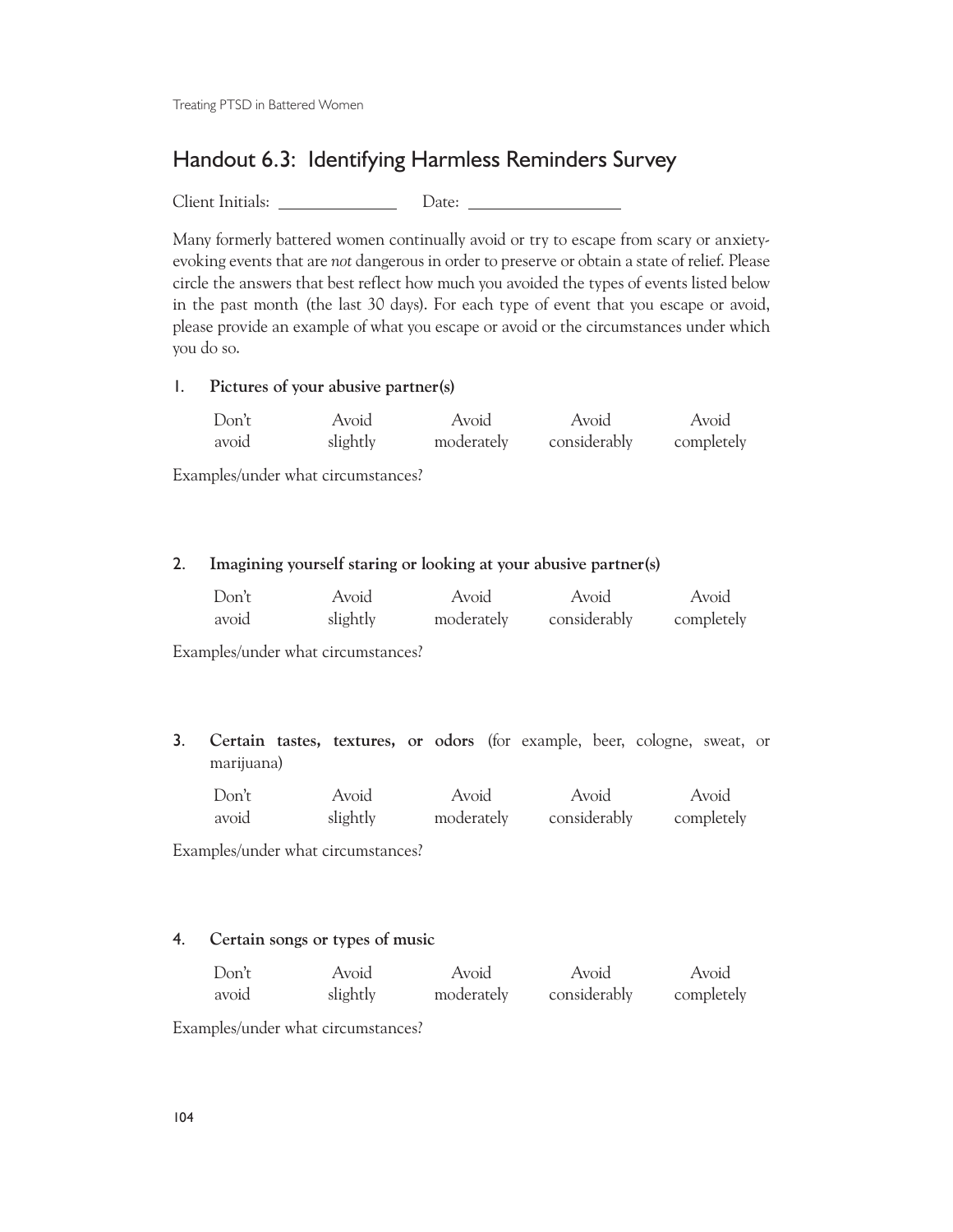## 5. **Certain kinds of movies or programs on TV**

| Don't | Avoid    | Avoid | Avoid                   | Avoid      |
|-------|----------|-------|-------------------------|------------|
| avoid | slightly |       | moderately considerably | completely |

Examples/under what circumstances?

#### 6. **Certain kinds of articles in newspapers or magazines**

| Don't | Avoid    | Avoid | Avoid                   | Avoid      |
|-------|----------|-------|-------------------------|------------|
| avoid | slightly |       | moderately considerably | completely |

Examples/under what circumstances?

7. **Certain kinds of activities** (for example, exercise, going to movies or restaurants, or taking showers)

| Don't | Avoid s | Avoid      | Avoid        | Avoid      |
|-------|---------|------------|--------------|------------|
| avoid | lightly | moderately | considerably | completely |

Examples/under what circumstances?

8. **Going to certain places** (for example, shopping malls, certain stores, the beach, or certain parks)

| Don't | Avoid    | Avoid      | Avoid        | Avoid      |
|-------|----------|------------|--------------|------------|
| avoid | slightly | moderately | considerably | completely |

Examples/under what circumstances?

### 9. **Wearing certain kinds of clothes or makeup**

| Don't | Avoid s | Avoid      | Avoid        | Avoid      |
|-------|---------|------------|--------------|------------|
| avoid | lightly | moderately | considerably | completely |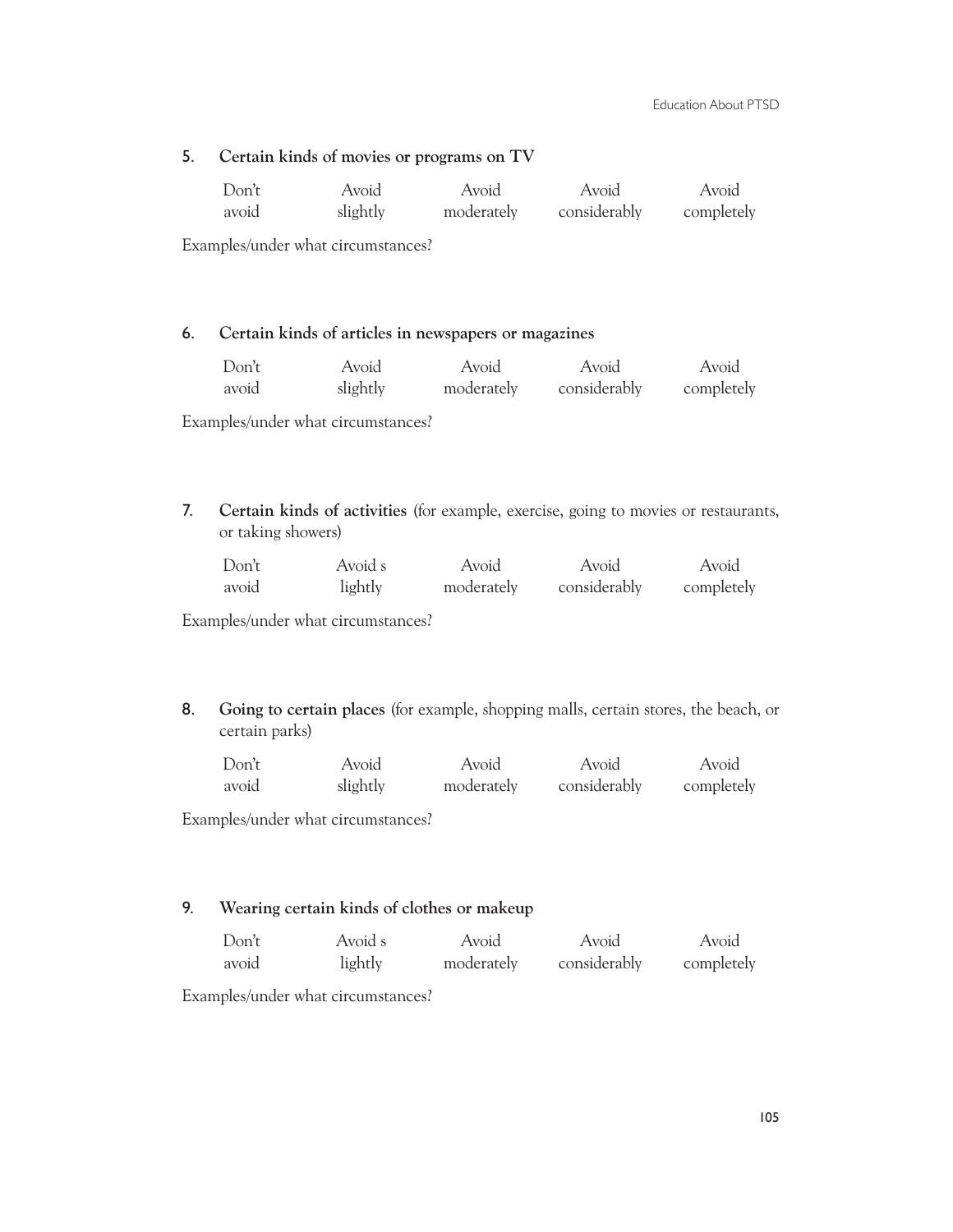Treating PTSD in Battered Women

10. **The telephone** (for example, answering, keeping the phone turned on, or not changing your phone number)

| Don't | Avoid    | Avoid      | Avoid        | Avoid      |
|-------|----------|------------|--------------|------------|
| avoid | slightly | moderately | considerably | completely |

Examples/under what circumstances?

## 11. **Disagreements, arguments, or conflict**

| Don't | Avoid    | Avoid | Avoid                   | Avoid      |
|-------|----------|-------|-------------------------|------------|
| avoid | slightly |       | moderately considerably | completely |

Examples/under what circumstances?

#### 12. **Showing emotional upset or raising your voice**

| Don't | Avoid    | Avoid      | Avoid        | Avoid      |
|-------|----------|------------|--------------|------------|
| avoid | slightly | moderately | considerably | completely |

Examples/under what circumstances?

### 13. **Other people's arguments**

| Don't | Avoid    | Avoid      | Avoid        | Avoid      |
|-------|----------|------------|--------------|------------|
| avoid | slightly | moderately | considerably | completely |

Examples/under what circumstances?

## 14. **Someone raising their voice or showing upset or anger toward you**

| Don't | Avoid    | Avoid      | Avoid        | Avoid      |
|-------|----------|------------|--------------|------------|
| avoid | slightly | moderately | considerably | completely |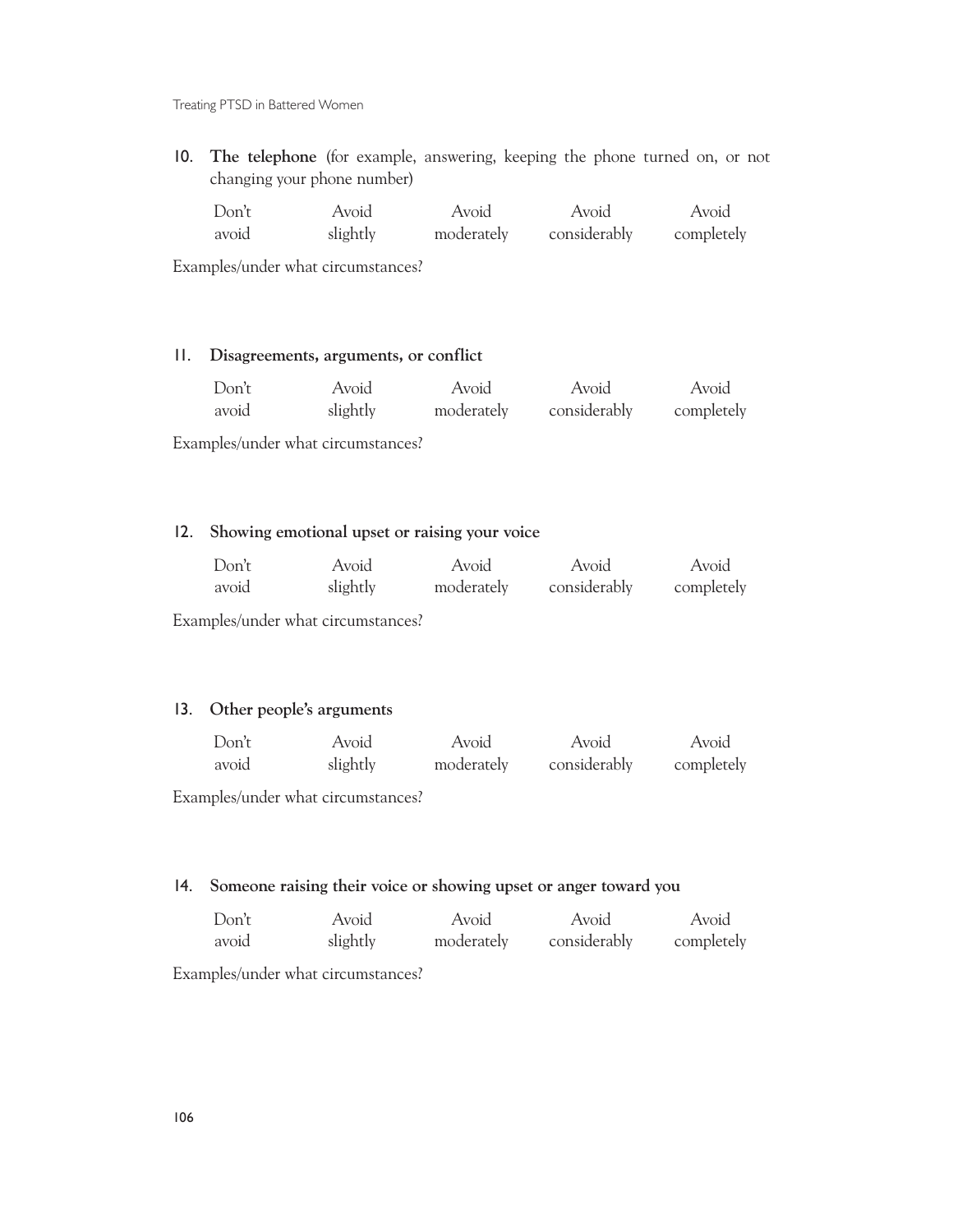15. **Expressing dissatisfaction or telling other people what you want or what you would like them to do**

| Don't | Avoid    | Avoid      | Avoid        | Avoid      |
|-------|----------|------------|--------------|------------|
| avoid | slightly | moderately | considerably | completely |

Examples/under what circumstances?

#### 16. **Hearing someone swearing or using profanity**

| Don't | Avoid    | Avoid      | Avoid        | Avoid      |
|-------|----------|------------|--------------|------------|
| avoid | slightly | moderately | considerably | completely |

Examples/under what circumstances?

17. **Certain types of men** (for example, certain body types, certain races, men in uniform, certain kinds of mannerisms, certain kinds of facial features, and so on)

| Don't | Avoid    | Avoid      | Avoid        | Avoid      |
|-------|----------|------------|--------------|------------|
| avoid | slightly | moderately | considerably | completely |

Examples/under what circumstances?

#### 18. **Certain family members, certain friends, or certain types of people**

| Don't | Avoid    | Avoid      | Avoid        | Avoid      |
|-------|----------|------------|--------------|------------|
| avoid | slightly | moderately | considerably | completely |

Examples/under what circumstances?

#### 19. **Imagining yourself accidentally running into or seeing your abusive partner**

| Don't | Avoid    | Avoid      | Avoid        | Avoid      |
|-------|----------|------------|--------------|------------|
| avoid | slightly | moderately | considerably | completely |